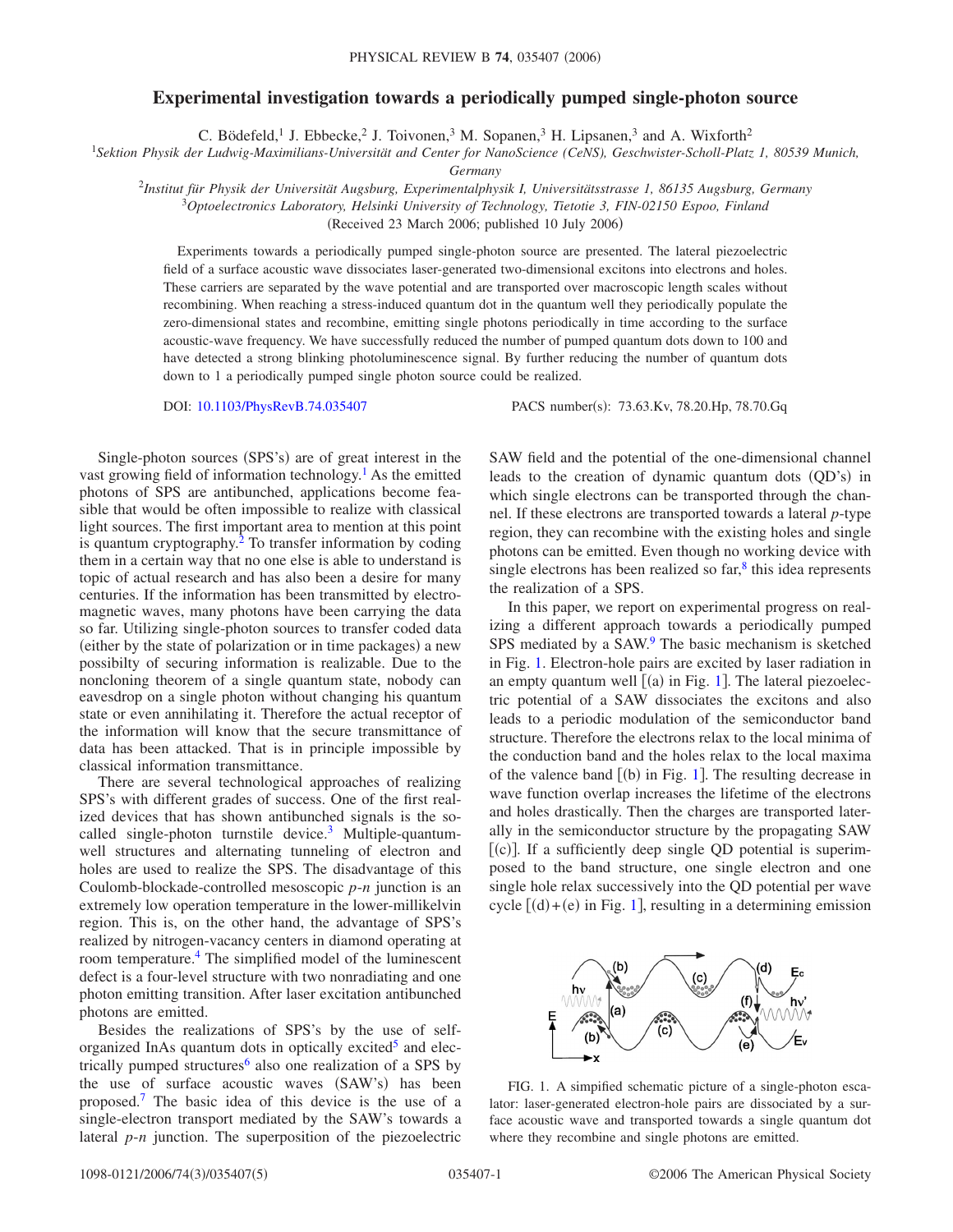<span id="page-1-0"></span>

FIG. 2. Sample *A*: GaAs/InGaAs heterostructure with InP islands at the surface. In most parts of the sample the InP islands have been removed chemically and an interdigital transducer to launch a SAW has been processed. At the bottom an AFM picture of the etched-unetched transition is shown.

of single photons with a repetition rate given by the SAW frequency.

Measurements of two almost identical samples are presented in this paper. Based on a GaAs substrate first a 125-nm-thick GaAs buffer and then a 7-nm  $In<sub>0.2</sub>Ga<sub>0.8</sub>As$ quantum well are grown by metal organic chemical vapor phase epitaxy followed by an undoped GaAs cap layer of 20 nm thickness, leaving the quantum well empty of charge carriers. Finally, at the surface of the sample self-organized InP islands are grown in the Stranski-Krastranov growth mode<sup>10[,11](#page-4-10)</sup> (3 monolayers). The islands have an average diameter of 80 nm, a height of 22 nm, and a density of  $1-2$  $\times 10^{9}$  cm<sup>-[2](#page-1-0)</sup> (see close-up part of Fig. 2). Due to a 37% lattice mismatch of InP and GaAs, the local strain underneath the self-organized islands induces potential cavities in the In-GaAs quantum well. These stressor-induced quantum dots (STIQD's) are deliberately made for emitting single photons.

In Fig. [2](#page-1-0) the layout of sample *A* is shown. In most parts of the surface the InP islands have been removed chemically using 10% HCl for 60 s, leaving the undoped GaAs layer at the surface. Then an interdigital transducer (IDT) with a period of 5  $\mu$ m has been processed (5 nm NiCr, 100 nm Al, 5 nm NiCr) on the etched surface and with a given wave velocity of  $v \approx 2865$  m/s on GaAs a SAW with a frequency of 580 MHz can be launched. A laser diode with a wavelength of 680 nm is used to create two-dimensional electronhole pairs in the InGaAs quantum well in the area between the IDT and InP islands.

First a nitrogen-cooled charge-coupled device (CCD) has been used to perform energy-resolved measurements in order to characterize the sample without a SAW present. Two single measurements of the photoluminescence (PL) intensity of sample *A* are presented in Fig. [3.](#page-1-1) First the part of sample  $A$  with the InP islands has been investigated  $[Fig. 12]$  $3(a)$  $3(a)$ ]. Here the most prominent PL intensity peak is at 1.39 eV which corresponds to the ground state of the stressor-induced quantum dots [see Fig.  $1(d)$  $1(d)$ ]. Beside this

<span id="page-1-1"></span>

FIG. 3. Photoluminescence spectra of sample A: (a) PL spectrum of the GaAs/InAs heterostructure with InP islands at the surface showing dominating peaks from the induced quantum dots. (b) Spectrum from a part of the sample where the islands have been chemically removed, exhibiting the remaining quantum well peaks.

most dominant peak also the first and second excited states of the quantum dots and weakly the PL of the quantum well are visible. In Fig.  $3(b)$  $3(b)$  a spectrum of the etched region of sample *A* is shown. In contrast to Fig.  $3(a)$  $3(a)$  here the most dominant PL peaks can be allocated to the quantum well whereas almost no signal from the stress-induced QD's can be detected. In Fig. [4](#page-1-2) a whole series of the PL intensity measurements is presented as a gray scale coded plot as a function of the lateral position on the sample and photon energy. A schematic drawing of the sample layout is added on the right side for clarity. In the area where the InP QD's have been chemically removed  $(x=[0,800 \ \mu m])$  a signal at  $E \approx 1.45$  eV has been detected resulting from recombination of electrons and holes in the InGaAs quantum well, whereas in the area with InP QD's (between  $x=800 \mu m$  and  $x=1500 \mu m$ ]) the main PL signal is shifted towards a lower energy of  $E \approx 1.39$  eV caused by primary recombinations in the STIQD's. The measurements shown in Figs. [3](#page-1-1) and [4](#page-1-2) are proof that the InP dots can be removed completely by the wet

<span id="page-1-2"></span>

FIG. 4. Gray-scale-coded plot of the PL intensity as a function of lateral position on sample *A* and photon energy. In the area where the InP QD's have been removed chemically there is a PL signal from the InGaAs quantum well where in the other area the electrons and holes primarily recombine in the InP QD's.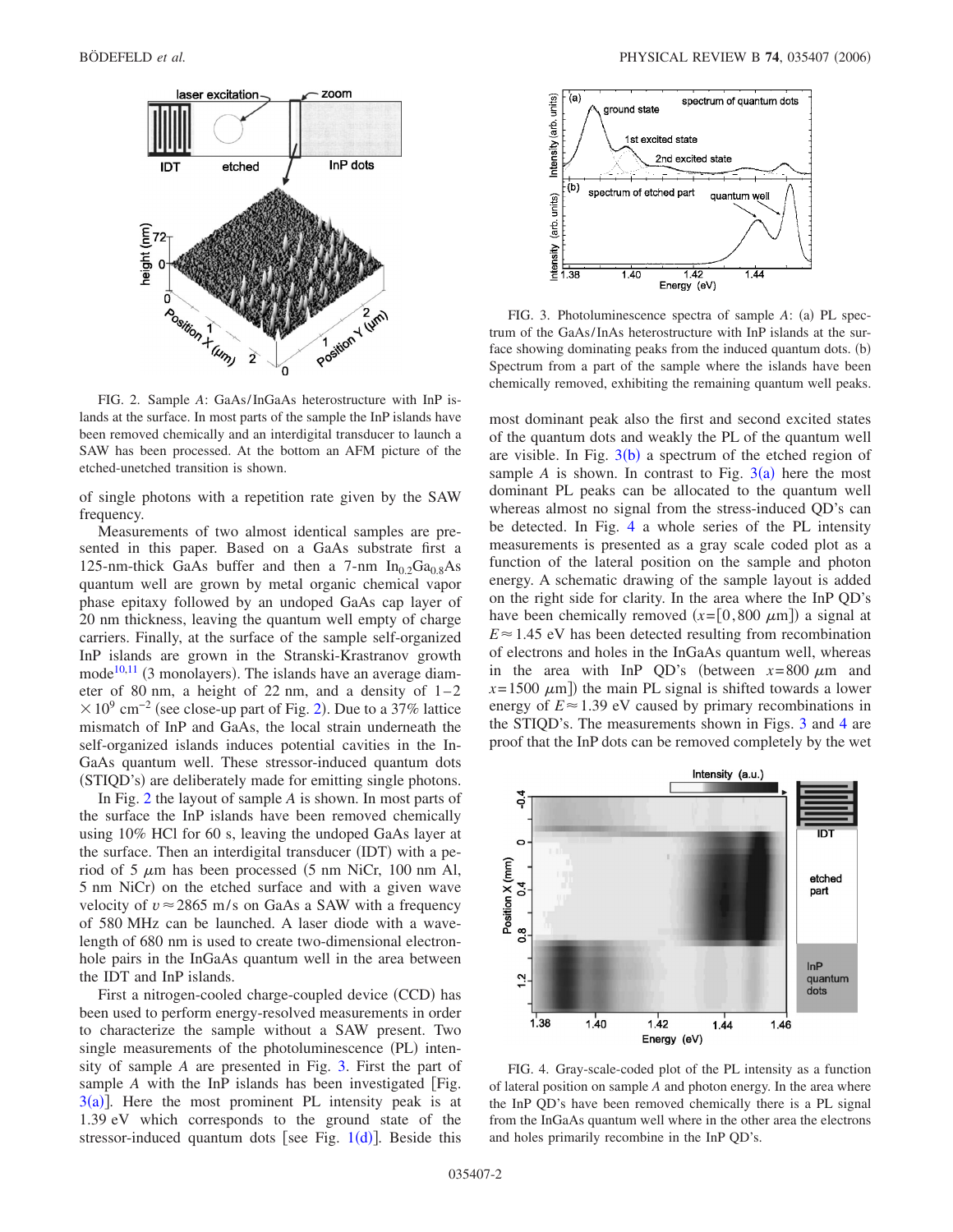<span id="page-2-0"></span>

FIG. 5. Lateral and temporal PL signal presentation showing the acousto-optic pumping of QD's (black vertical lines at *t*=[300 ns, 400 ns]).

etching process without modifying the InGaAs quantum well, causing an abrupt change in emission energy at the etched-nonetched transition.

In the remaining part of the paper measurements are presented where an intensified CCD (4 picos, Stanford Computer Optics) has been used in order to get a better lateral and time resolution. Due to the fact that this measurement setup with the ICCD has no energy resolution, both the PL of the quantum well and of the QD's contribute to the ICCD signal. Therefore the investigations shown in Fig. [4](#page-1-2) were necessary. Figure [5](#page-2-0) presents a lateral- and time-dependent measurement with the use of a SAW. The top panel shows the direct PL of the sample under continuous illumination and with no SAW present. This panel is used to elucidate the sample geometry in this experiment. The following panels represent the results of a time-resolved experiment with a SAW present on the sample. A SAW is launched on the left side of the sample  $(at t=0 s)$ , and next to it in the etched area the laser diode is used in a pulsed mode to excite electron-hole pairs. The signal from direct recombination processes of surface states can clearly be seen in the first frame for *t*=50 ns at the spot where the laser was focused to. To improve contrast, the

<span id="page-2-1"></span>

FIG. 6. Temporal intensity evolution integrated over an area of  $20 \times 3 \mu m^2$ . An oscillation of the signal with a periodicity given by the SAW frequency is visible.

intensity range is twice from white (low intensity) to black (high intensity). The laser excited surface states have a long lifetime which can be seen in Fig. [5](#page-2-0) because there is still a PL signal identifiable at the excitation site for  $\Delta t$ =450 ns. As described in Fig. [1](#page-0-0) the SAW potential dissociates the lasergenerated electron-hole pairs and transports them laterally towards the STIQD's. This mechanism emerges at the time interval  $\Delta t = [300 \text{ ns}, 400 \text{ ns}]$  and can be seen in Fig. [5](#page-2-0) as a small vertical black line at the etched-nonetched transition. This time period of 100 ns of PL from the QD's corresponds well with the SAW pulse duration of 100 ns. Also the time delay of 300 ns conforms with the time a SAW needs to propagate the  $900 \mu m$  towards the InP QD's  $(v \approx 2865 \text{ m/s}).$ 

In order to gain more information about the microscopic processes leading to this photon emission from the STIQD's, a PL intensity evolution with high temporal resolution has been performed. In Fig. [6,](#page-2-1) the normalized PL intensity is shown as a function of time for a certain area of sample *A*. This region is highlighted as an inset and consists of a  $20 \times 3$   $\mu$ m<sup>2</sup> area directly after the transition etched part and InP islands. Taken into account a density of  $2 \times 10^9$  islands per cm<sup>2</sup>, Fig. [6](#page-2-1) represents the averaged PL intensity of 1200 STIQD's. The ICCD signal exhibits an oscillation of  $\pm 10\%$ with a period of 1.8 ns, meaning a frequency of *f* =566 MHz, corresponding well with the SAW frequency of  $f_{SAW}$ =580 MHz. These periodic changes in PL intensity provides the first hint that the photon emission is intentionally with a frequency defined by the SAW frequency.

An ideal single-photon source would consist of one single emitting QD. As a first attempt towards this final goal a second sample has been processed where the interdigital transducer has been replaced by a focusing one in order to minimize the number of emitting STIQD's. Focusing IDT's are a special form of transducers that are able to focus the emitted SAW onto a small area. First layouts with spherically shaped IDT's have already shown resonable performance<sup>12</sup> but it has been shown<sup>13</sup> that a parabolic layout taking the slowness curve of the substrate into account increases the performance to focus the power towards one single spot. Due to limitations of producing curved geometries by the used *e*-beam lithography setup, the ideal layout had to be approximated by ten linear segments as shown in Fig. [7.](#page-3-0) Sample *B* only deviates from the layout of sample *A* by the different shape of the IDT.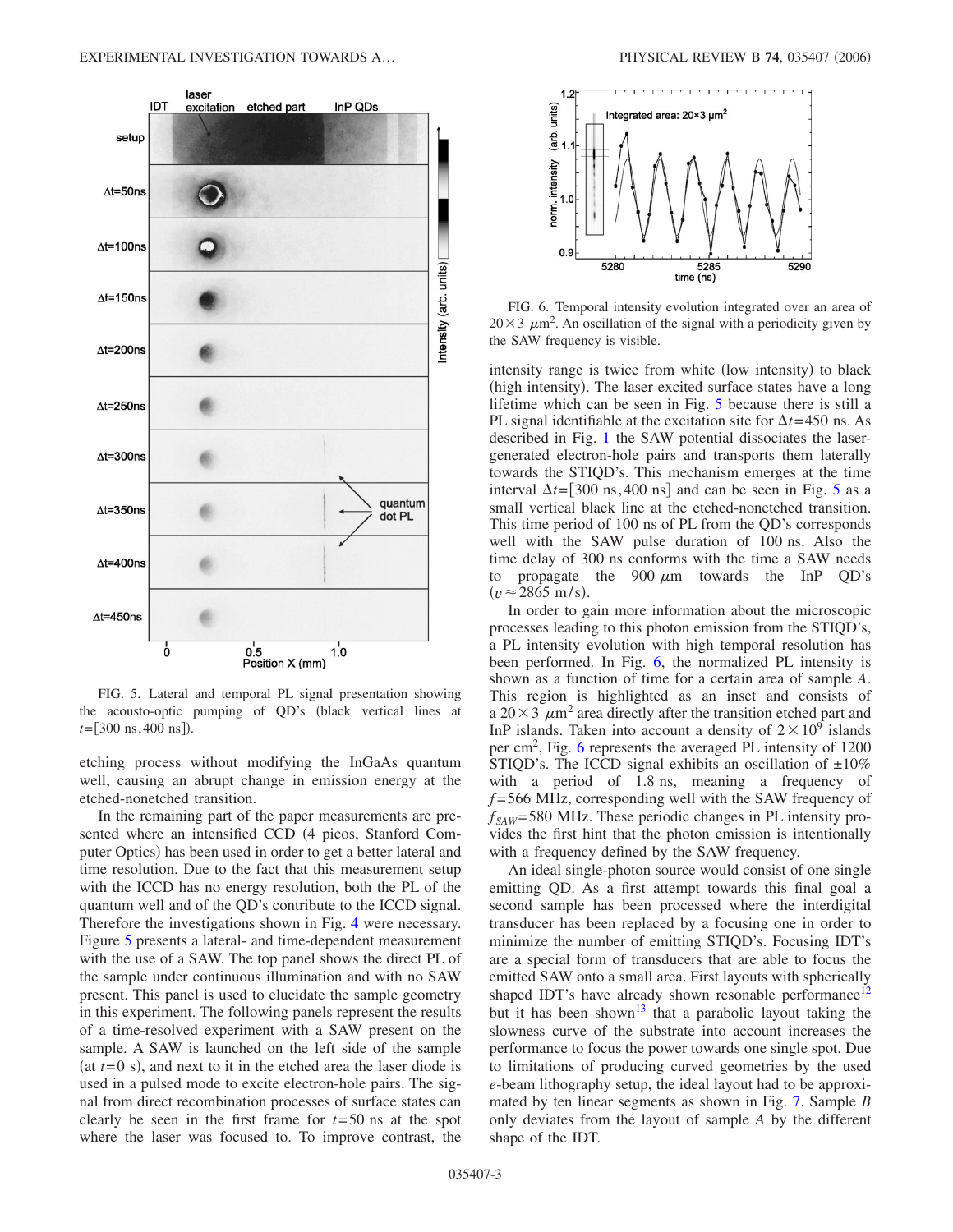<span id="page-3-0"></span>

FIG. 7. Layout of the processed interdigital transducer on sample *B* where a focusing SAW can be launched with.

A picture of sample *B* is presented at the top panel of Fig. [8](#page-3-1) where the parabolic shape of the IDT is clearly visible. For clarity, also the SAW path and the region with the remaining InP QD's are highlighted. In Fig. [8,](#page-3-1) a similar temporal evolution (here with sample  $B$ ) as presented in Fig.  $5$  is shown. For the complete time series between  $\Delta t = [100 \text{ ns}, 500 \text{ ns}]$ 

<span id="page-3-1"></span>

FIG. 8. Lateral and temporal PL signal presentation showing the acousto-optic pumping of a small number of QD's using sample *B*. A picture of this sample is added at the top for assistance.

<span id="page-3-2"></span>

FIG. 9. Temporal intensity evolution integrated over a distance of 2  $\mu$ m. An enhanced beating of the signal with a periodicity given by the SAW frequency is visible.

an ICCD signal is visible next to the focusing IDT where the sample has been illuminated by a short laser pulse. Again, this signal has its origin in recombination processes of laserexcited surface states. But in contrast to the measurements presented in Fig. [5](#page-2-0) where a vertical line of PL signal has been detected here in Fig. [8](#page-3-1) just one single spot of PL signal has been measured for  $\Delta t = 500$  ns. Again, the dissociated electrons and holes are transported by the SAW towards the STIQD's but with sample *B* the region of recombination has been decreased significantly by the use of the focusing IDT's.

In Fig. [9](#page-3-2) a detailed time evolution of this single spot is presented. For these measurements the lateral resolution has been increased, resulting in a focus of  $\approx$  2  $\times$  2.5  $\mu$ m<sup>2</sup>, meaning an averaged signal over only  $\approx 100$  STIQD's. Now, the ICCD signal exhibits a clear oscillation of  $\pm 30\%$  with a frequency of  $f=480$  MHz, which corresponds within experimental uncertainties with the SAW frequency of sample *B* of  $f_{SAW}$ =508 MHz. The exciton lifetime in semiconductor quantum dots has been found to be in the order of  $\tau$ =1.3 ns,<sup>14[,15](#page-4-14)</sup> and by using a resonant cavity it can be reduced to  $\tau \approx 0.3$  ns, which is lower than the repetition frequency given by the SAW,  $1/f \approx 2$  ns, ensuring the emission of single photons.

In summary, we have performed experiments of acoustooptic photon emission. The laser-generated electron-hole pairs were dissociated by the piezoelectric SAW potential and laterally transported towards stressor-induced QD's in an InGaAs quantum well. By the use of a focusing IDT we were able to reduce the number of emitting QD's down to  $\approx 100$ dots. By further selection processes—e.g., *e*-beam lithographically defined wet-etching techniques—it can be envisaged that the number of participating QD's can be reduced to 1. Then a periodically pumped single-photon source would have been realized.

This work has been partially funded by the Deutsche Forschungsgemeinschaft DFG (SFB 348). The authors like to thank F. Haake, A. O. Govorov, and J. P. Kotthaus for valuable discussions.